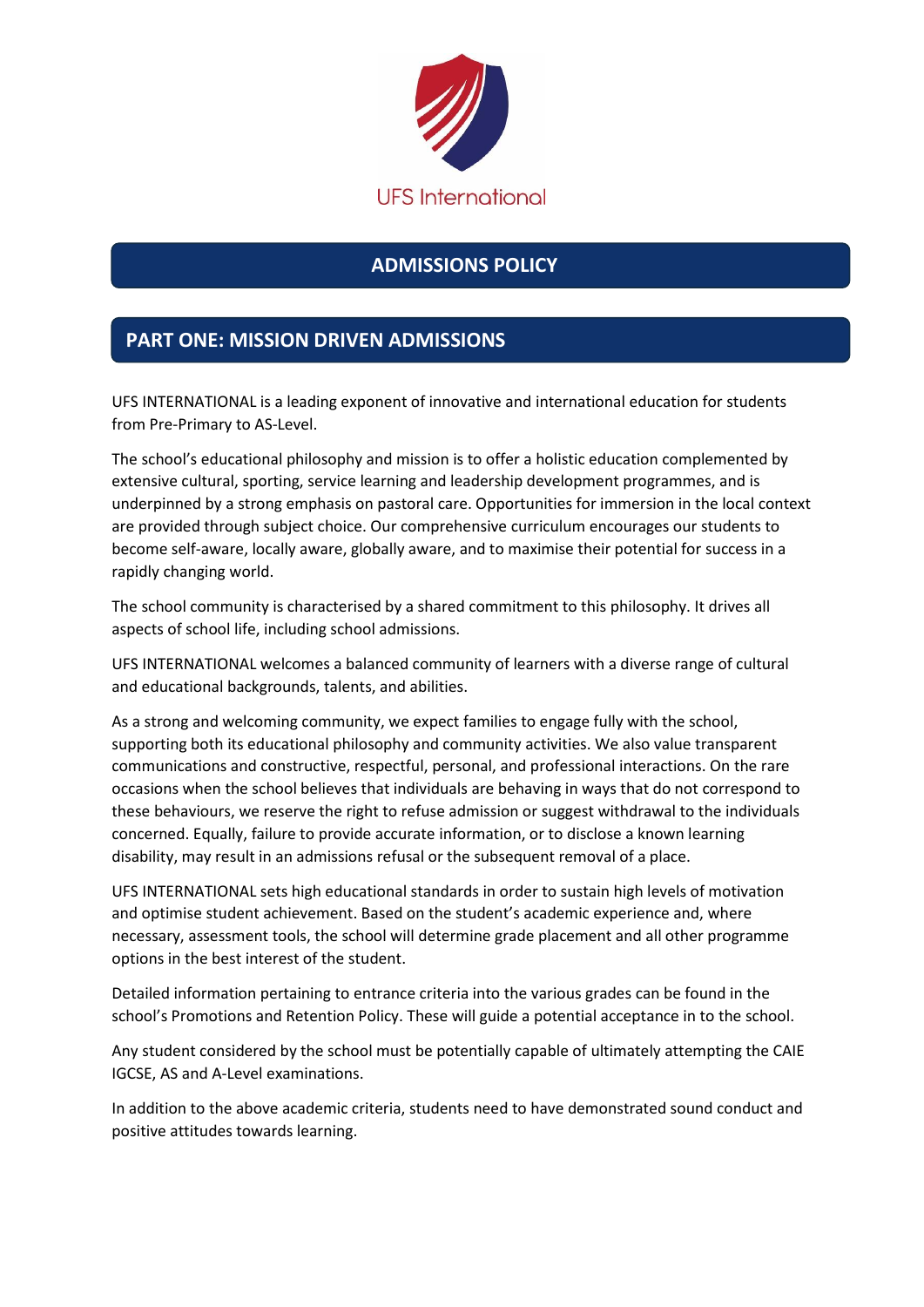| Grade 000 | Age 3 turning 4   |
|-----------|-------------------|
| Grade 00  | Age 4 turning 5   |
| Grade 0   | Age 5 turning 6   |
| Grade 1   | Age 6 turning 7   |
| Grade 2   | Age 7 turning 8   |
| Grade 3   | Age 8 turning 9   |
| Grade 4   | Age 9 turning 10  |
| Grade 5   | Age 10 turning 11 |
| Grade 6   | Age 11 turning 12 |
| Grade 7   | Age 12 turning 13 |

The table below indicates the relevant ages for entry in to the primary school:

Deviations from these age cohorts may be considered at the discretion of the Executive Principal. This decision will be final. Maximum student numbers in Grades 00 – Grade 7 are set at 24. In exceptional circumstances the Executive Principal may extend the limit to 25.

The school reserves the right to refuse internal transitioning between Grade 7 and Form 1, Form 3 and IGCSE Level, and IGCSE Level to AS level.

The school is intensive, rigorous and challenging. It requires high levels of motivation and perseverance from every student. This is particularly true in the higher grades and especially if a student is changing to English from a different language of instruction. Where a student's record suggests that he/she may not have the disposition to be successful at UFS INTERNATIONAL, the school reserves the right to refuse admission.

#### **PART TWO: ADMISSIONS PROCEDURES**

Student admission is facilitated by an Application Form. This form requires that the child's parent or legal guardian accepts the school's General Terms and Conditions of Enrolment.

The Application Form needs to be accompanied by a non-refundable Application Fee.

The Admissions Secretary coordinates the writing of an admissions assessment.

In addition to this, to ensure that UFS INTERNATIONAL can meet a student's learning needs, comprehensive information must also be provided, along with the Application Form and Application Fee, before he/she is admitted.

Once these documents have been received, the Application is reviewed by the relevant school leader and a recommendation is made to the Executive Principal, with whom the final decision to accept, or not, rests. In some cases, additional information may be requested or testing may also be required prior to this decision.

There may occasionally be circumstances under which we:

 Deny admission to students where the school determines that their needs cannot be met. This includes students with severe and profound cognitive and developmental disabilities, students who are more physically challenged than we can manage safely, students with severe emotional, behavioural, or psychiatric disorders, or students who consistently disrupt the learning of other students as a result of their behaviour. The Executive Principal always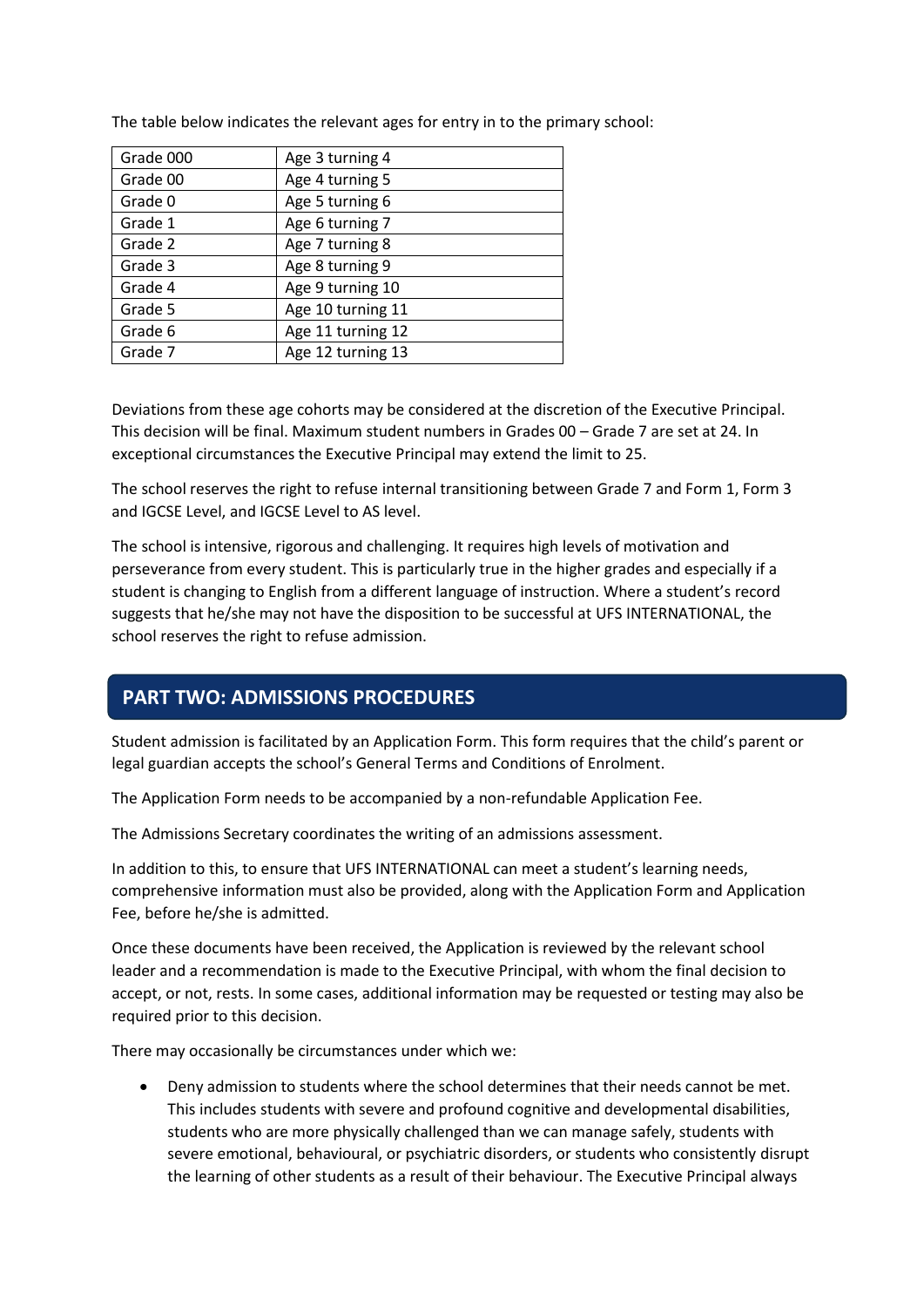has the right to deny admission if he/she considers UFS INTERNATIONAL will not be a place where the student can be successful.

- Require parents of current students to seek alternative schooling for their children where the school determines that their needs can no longer be met or where parents or students have not complied with formal written recommendations of the school.
- Deny admission where parents fail to disclose during the admissions process all relevant information about their child's learning needs and submit all requested documentation.
- Deny a student because our Learning Support service is at full capacity.

The school has no obligation to admit a student who applies for admission and is not obliged to justify its decision not to admit a student.

Once a place is offered, it must be accepted in writing by the parents. The start date cannot be changed without the prior agreement of the school.

### **PART THREE: ADMISSIONS & LEARNING SUPPORT**

UFS INTERNATIONAL offers a limited range of learning and language support services for those students who need additional resources to become independent learners.

The total number of students at UFS INTERNATIONAL receiving learning support can never exceed 10% of the total student population (including special education) and never more than 5% in a particular grade. The total number of students admitted with learning support needs within these percentage quotas is always a decision made by the relevant school leader and the Executive Principal.

The support may include:

• Structured support within the mainstream programme for students with identified mild to moderate learning difficulties, which can involve modifications for students who require them to be successful.

• In certain circumstances, individual tutor support for students with mild learning difficulties;

• Support in English Language Development (ELD) for students whose mastery of English is insufficient to allow them to succeed without language support.

The following is also to be noted:

• Additional payment is required for individual tutor support and for all testing or school support services.